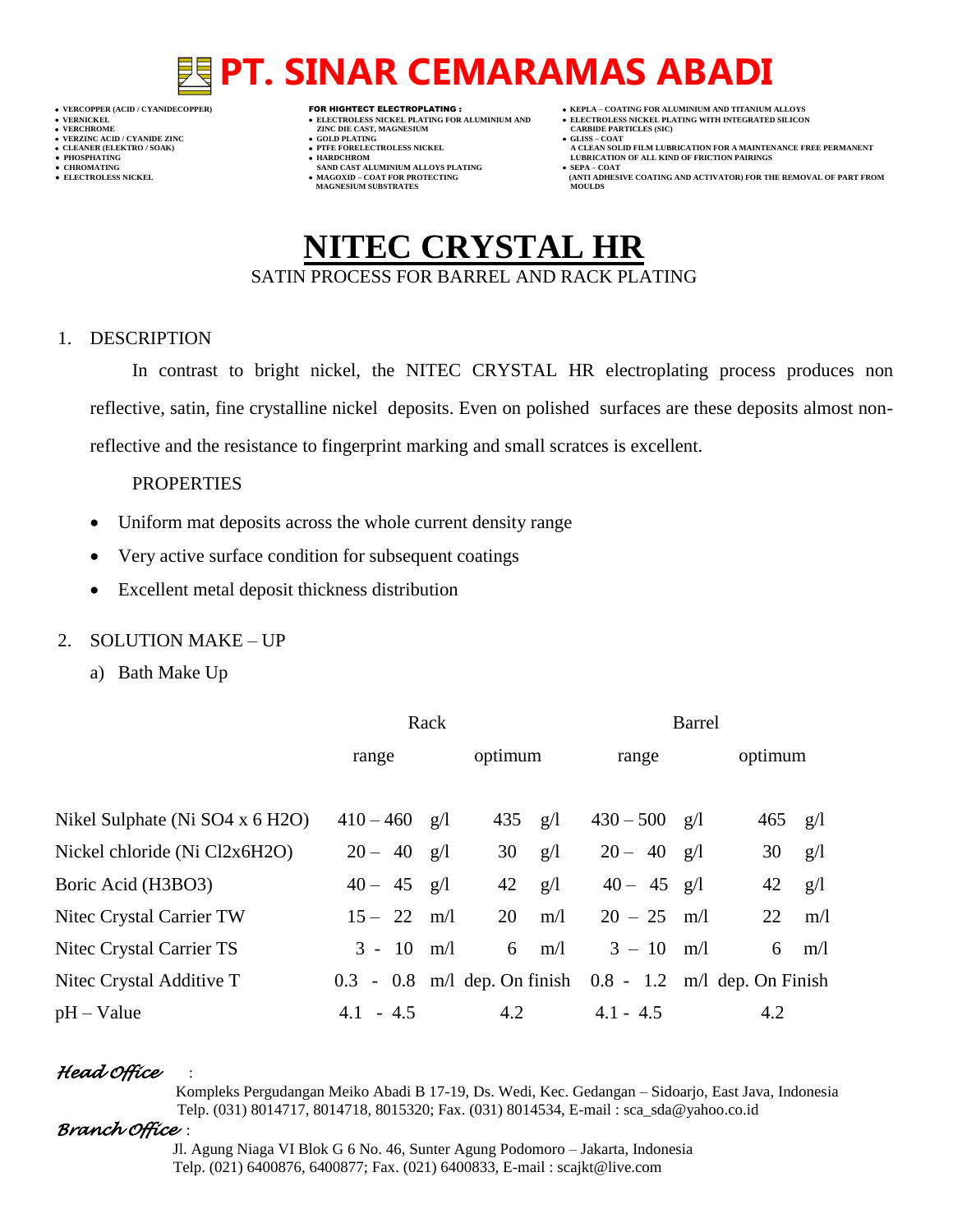## **VERNICKEL ELECTROLESS NICKEL PLATING FOR ALUMINIUM AND ELECTROLESS NICKEL PLATING WITH INTEGRATED SILICON VERZINC ACID / CYANIDE ZINC GOLD PLATING GLISS – COAT**

- 
- 

- **VERFORM ZINC DIE CAST, MAGNESIUM CARBIDE PARTICLES (SIC)**<br> **CARBIDE PARTING**
- 
- **PHOSPHATING HARDCHROM LUBRICATION OF ALL KIND OF FRICTION PAIRINGS •** CHROMATING **CHROMATING • CHROMATING • CHROMATING • CHROMATING • CHROMATING • MAGOXID** – **COAT** FOR PROTECTING **MAGNESIUM SUBSTRATES**
- **VERCOPPER (ACID / CYANIDECOPPER)** FOR HIGHTECT ELECTROPLATING :  **KEPLA – COATING FOR ALUMINIUM AND TITANIUM ALLOYS**
	-
- **CLEANER (ELEKTRO / SOAK) PTFE FORELECTROLESS NICKEL A CLEAN SOLID FILM LUBRICATION FOR A MAINTENANCE FREE PERMANENT**
	- **ELECTROLESS AND ACTIVATOR) FOR THE REMOVAL OF PART FROM (ANTI ADHESIVE COATING AND ACTIVATOR) FOR THE REMOVAL OF PART FROM**

#### b) Important

The satin nickel effect is dependent on daily addition of NITEC Crystal Additive T Any other addition are not recommended.

For conversion 4 ml/l of our NITEC Crystal special Additive T is recommended.

c) Bath values

|                        | Rack            | Barrel                                            |  |  |
|------------------------|-----------------|---------------------------------------------------|--|--|
| Nickel $(Ni^{2+})$     | $100 - 110$ g/l | 120 $g/l$<br>$110 - 130$ g/l<br>$105 \text{ g/l}$ |  |  |
| Chloride (Cl)          | $7 - 13$ g/l    | $7 - 13$ g/l<br>$10 \text{ g}/1$<br>10<br>g/I     |  |  |
| Boric acid $(H_3BO_3)$ | $40 - 45$ g/l   | $42 \quad g/l$<br>$40 - 45$ g/l<br>42<br>g/l      |  |  |

### d) Bath Make – up

A separate tank is filled with deionised water to 2/3 of the final volume. The water is then heated to at least 60o C after which the chemical are added and the tank is filled to final volume with deionised water. To remove contaminants 0.5 ml/l Hydrogen peroxide Is added and the solution is stirred for at least one hour. This is followed by addition of 5  $g/I$  RIASORB activated carbon and mixing for another 30 minutes. After settling, preferably overnight, is the electrolyte transferred to the working tank by means of filtration. Finally, the correct undiluted volumes of NITEC Crystal Carrier TW and NITEC Crystal Carrier TS are added. The NITEC Crystal Additive T must be diluted 1: 20 with deionised water and mixed well prior to tank addition whilst slightly stirring. All addition should be made ½ -1 hour before commencing electroplating.

### *Head Office* :

 Kompleks Pergudangan Meiko Abadi B 17-19, Ds. Wedi, Kec. Gedangan – Sidoarjo, East Java, Indonesia Telp. (031) 8014717, 8014718, 8015320; Fax. (031) 8014534, E-mail : sca\_sda@yahoo.co.id

### *Branch Office* :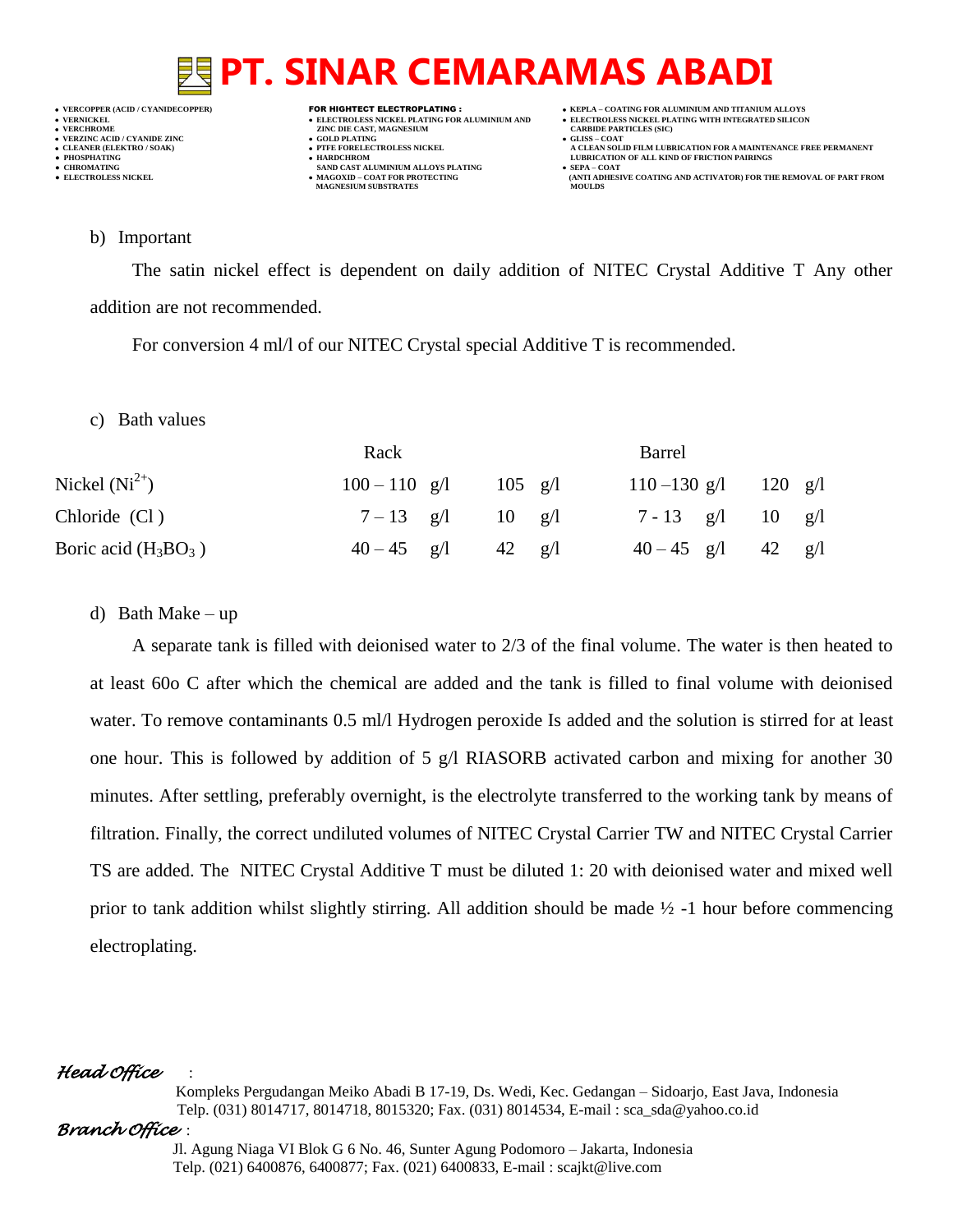**VERNICKEL ELECTROLESS NICKEL PLATING FOR ALUMINIUM AND ELECTROLESS NICKEL PLATING WITH INTEGRATED SILICON VERZINC ACID / CYANIDE ZINC GOLD PLATING GLISS – COAT**

- 
- 

- **VERT ASSESSED ASSESSED ASSESSED ASSESSED ASSESSED ASSESSED ASSESSED ASSESSED ASSESSED ASSESSED ASSESSED ASSESSED ASSESSED ASSESSED ASSESSED ASSESSED ASSESSED ASSESSED ASSESSED ASSESSED ASSESSED ASSESSED ASSESSED ASSESSED**
- 
- **PHOSPHATING HARDCHROM LUBRICATION OF ALL KIND OF FRICTION PAIRINGS • CHROMATING • CHROMATING • CHROMATING • CHROMATING • CHROMATING • CHROMATING • MAGOXID** – **COAT FOR PROTECTING MAGNESIUM SUBSTRATES**
- **VERCOPPER (ACID / CYANIDECOPPER)** FOR HIGHTECT ELECTROPLATING :  **KEPLA – COATING FOR ALUMINIUM AND TITANIUM ALLOYS**
	-
- **CLEANER (ELEKTRO / SOAK) PTFE FORELECTROLESS NICKEL A CLEAN SOLID FILM LUBRICATION FOR A MAINTENANCE FREE PERMANENT**
	- **● ELECTROLESS NICKEL MAGOXID – COAT FOR PROTECTING (ANTI ADHESIVE COATING AND ACTIVATOR) FOR THE REMOVAL OF PART FROM**

e) Important Notice

No other organic chemicals (wetting Agents etc.) must be added to the electrolyte. The drag- in of other chemicals could result in bright plating and an increased requirement for Nitec Crystal Additive T. The pre- plating water rinse should also be deionised water. The pH is corrected by additions of 10 % Sulphuric acid or Nickel Carbonate.

### 3. OPERATING PARAMETERS

|               |                          | Rack                                                                     | <b>Barrel</b>                     |  |
|---------------|--------------------------|--------------------------------------------------------------------------|-----------------------------------|--|
| a)            | Temperature              | $(50 - 55 \text{ o C})$ 52oC                                             | $(45-50 \text{ o C})$ 48 o C      |  |
|               |                          | The temperature should be maintained above 35 o C during idle times      |                                   |  |
| b)            | pH- value                | $4,2(4,1-4,5)$                                                           | $4,2$ $(4,1-4,5)$                 |  |
| $\mathbf{c})$ | Cathodic current density | $3 - 7$ A/dm2                                                            | $0,5 - 1,5$ A/dm2                 |  |
| $\mathbf{d}$  | Anodic current density   | $1 - 3$ A/dm2                                                            | $1 - 3$ A/dm2                     |  |
| e)            | Tank voltage             | $4 - 10$                                                                 | >10                               |  |
| f)            | Deposit rate             | at $5A/dm2$ ca. 1.0 $\mu$ m/min                                          | at $1$ A/dm2 ca. 0.2 $\mu$ m/min. |  |
| g)            | Rectifier                | $< 5 %$ Ripple                                                           | $< 5 %$ Ripple                    |  |
| h)            | Deposit time             | $4 - 10$ min                                                             | $>30$ min                         |  |
| $\mathbf{i}$  | Agitation                | Cathode movement                                                         | Barrel rotation <4U/min           |  |
|               |                          | $2-3$ m/min                                                              |                                   |  |
| j)            | Anodes                   | Minimum purity 99.7% Ni. We recommend polypropylene anode bags           |                                   |  |
| $\bf k)$      | Tanks                    | plastic or lined steel                                                   |                                   |  |
| $\bf{I}$      | Filtration               | It is important not to use filtration during plating ! Filtration can be |                                   |  |
|               |                          | Carried out through 5 um plate or candle filters for ca. 8 hours after   |                                   |  |
|               |                          | Production.                                                              |                                   |  |

### *Head Office* :

 Kompleks Pergudangan Meiko Abadi B 17-19, Ds. Wedi, Kec. Gedangan – Sidoarjo, East Java, Indonesia Telp. (031) 8014717, 8014718, 8015320; Fax. (031) 8014534, E-mail : sca\_sda@yahoo.co.id

### *Branch Office* :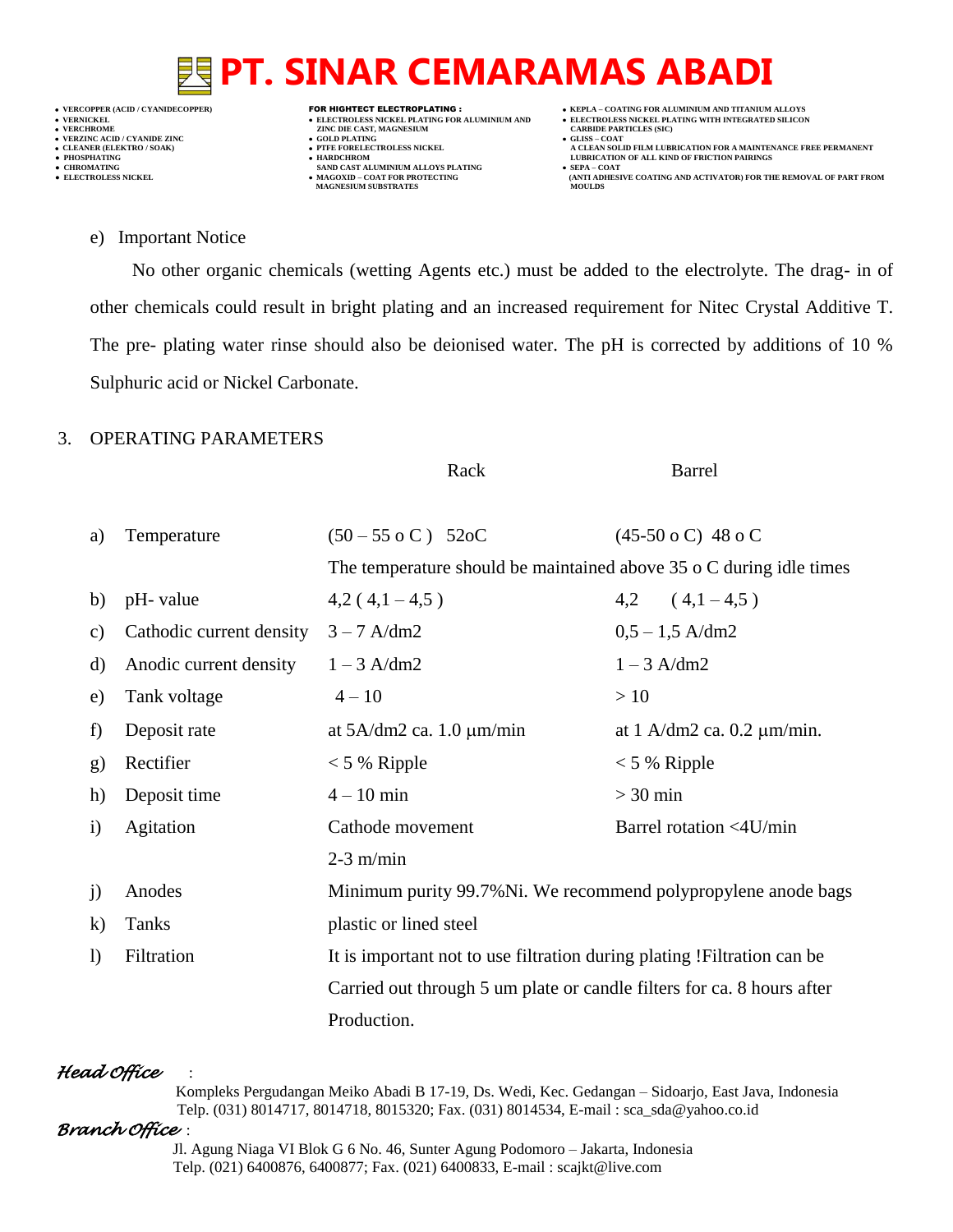- -

- 
- 

- **VERT ASSESSED ASSESSED ASSESSED ASSESSED ASSESSED ASSESSED ASSESSED ASSESSED ASSESSED ASSESSED ASSESSED ASSESSED ASSESSED ASSESSED ASSESSED ASSESSED ASSESSED ASSESSED ASSESSED ASSESSED ASSESSED ASSESSED ASSESSED ASSESSED**
- **VERZINC ACID / CYANIDE ZINC GOLD PLATING GLISS – COAT**
	-
- **● CHROMATING SAND CAST ALUMINIUM ALLOYS PLATING SEPA – COAT • MAGOXID – COAT FOR PROTECTING<br>MAGNESIUM SUBSTRATES**
- **VERCOPPER (ACID / CYANIDECOPPER)** FOR HIGHTECT ELECTROPLATING :  **KEPLA – COATING FOR ALUMINIUM AND TITANIUM ALLOYS**
- **VERNICKEL ELECTROLESS NICKEL PLATING FOR ALUMINIUM AND ELECTROLESS NICKEL PLATING WITH INTEGRATED SILICON**
	-
- **CLEANER (ELEKTRO / SOAK) PTFE FORELECTROLESS NICKEL A CLEAN SOLID FILM LUBRICATION FOR A MAINTENANCE FREE PERMANENT ● PHOSPHATING HARDCHROM LUBRICATION OF ALL KIND OF FRICTION PAIRINGS** 
	- **ELECTROLESS NICKELL FOR ARTIFICATION FOR THE REMOVAL OF PART FROM MOULDS**

|          | m) Heating      | Immersion heaters but thermostatic control is essential                 |
|----------|-----------------|-------------------------------------------------------------------------|
| n)       | Cooling         | not required                                                            |
| $\Omega$ | Fume extraction | Recommended                                                             |
| p)       | Contacting      | Maximal 10 seconds after immersion. Uniform mat coatings are            |
|          |                 | Achieved by connecting the work as soon as possible after immersion.    |
| q)       | Maintenance     | Nickel sulphate, Nickel chloride and boric acid should be analyzed and  |
|          |                 | corrected regularly.                                                    |
| r)       | $pH - Value$    | Use chem. Pure sulphuric acid $(10\%)$ to lower the pH. To raise the pH |
|          |                 | Nickel carbonate must be used. Ammonia or ammonia containing            |
|          |                 | chemicals must not be added.                                            |

### **4.** CONSUMTIONS

Drag-out losses as well as electrolysis influence the additive consumption and the use per 10 kAh might vary accordingly.

| <b>NITEC Crystal Carrier TW</b> | $0.5 - 1.5$ 1/10 k Ah |
|---------------------------------|-----------------------|
| <b>NITEC Crystal Carrier TS</b> | $0.5 - 0.8$ 1/10 k Ah |

Too low concentration of the Nitec Crystal Carriers reduce the Crystal mat effect. The nickel concentration should be maintained within close operating parameters to achieve optimum crystal mat deposits.

The NITEC Crystal Additive T can also replenished during plating. This will ensure uniform quality deposits and 1:20 diluted addition of up to 50% of the original concentration can be made at 4 hours interval.

The mentioned values are guidelines and may vary slightly in praxis.

## *Head Office* :

.

 Kompleks Pergudangan Meiko Abadi B 17-19, Ds. Wedi, Kec. Gedangan – Sidoarjo, East Java, Indonesia Telp. (031) 8014717, 8014718, 8015320; Fax. (031) 8014534, E-mail : sca\_sda@yahoo.co.id

## *Branch Office* :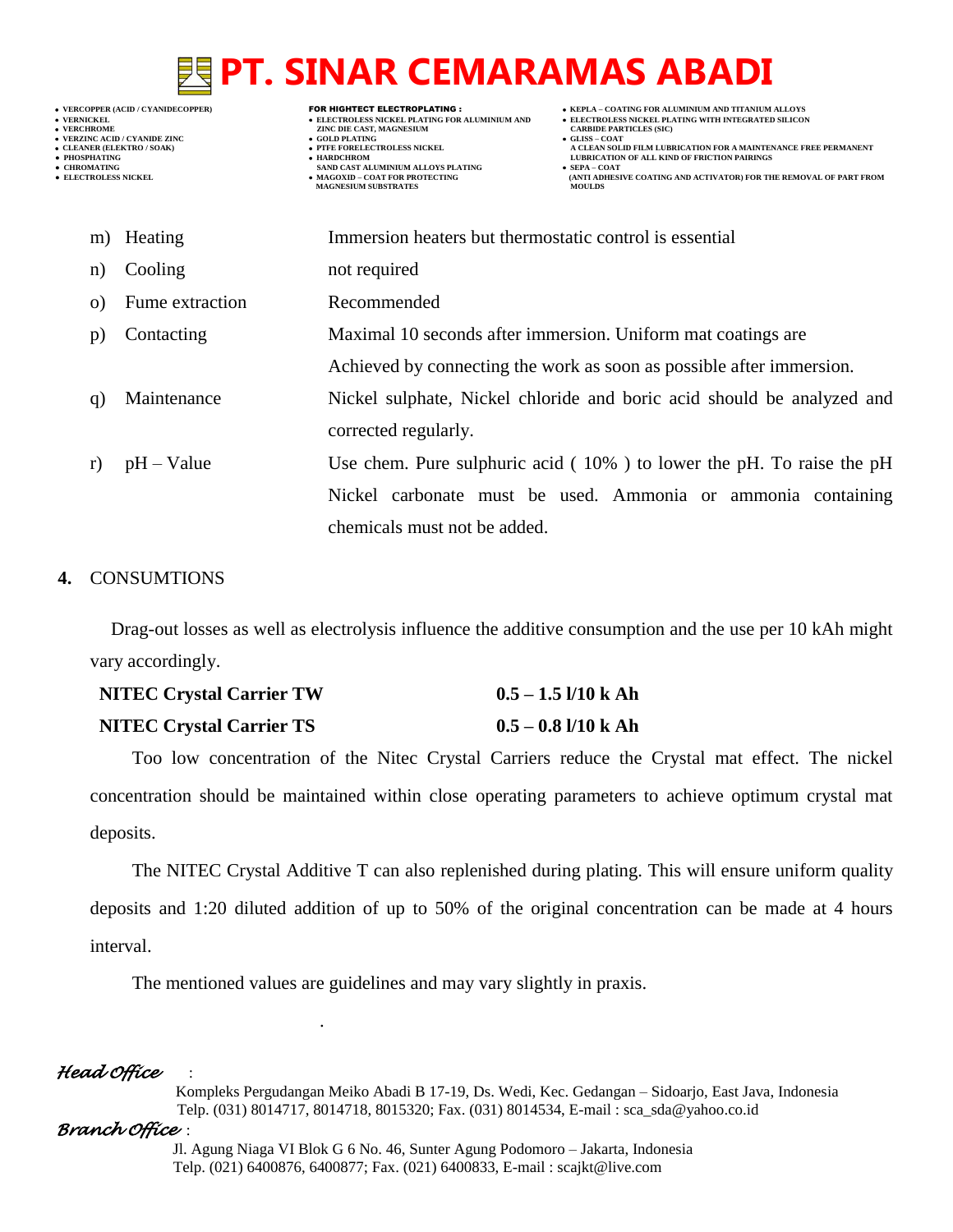**VERFORM ZINC DIE CAST, MAGNESIUM CARBIDE PARTICLES (SIC)**<br> **CARBIDE PARTING VERZINC ACID / CYANIDE ZINC GOLD PLATING GLISS – COAT**

- 
- **● CHROMATING SAND CAST ALUMINIUM ALLOYS PLATING SEPA – COAT MAGNESIUM SUBSTRATES**
- **VERCOPPER (ACID / CYANIDECOPPER)** FOR HIGHTECT ELECTROPLATING :  **KEPLA – COATING FOR ALUMINIUM AND TITANIUM ALLOYS**
- **VERNICKEL ELECTROLESS NICKEL PLATING FOR ALUMINIUM AND ELECTROLESS NICKEL PLATING WITH INTEGRATED SILICON**
	-
- **CLEANER (ELEKTRO / SOAK) PTFE FORELECTROLESS NICKEL A CLEAN SOLID FILM LUBRICATION FOR A MAINTENANCE FREE PERMANENT ● PHOSPHATING HARDCHROM LUBRICATION OF ALL KIND OF FRICTION PAIRINGS** 
	- **ELECTROLESS AND ACTIVATOR) FOR THE REMOVAL OF PART FROM (ANTI ADHESIVE COATING AND ACTIVATOR) FOR THE REMOVAL OF PART FROM**

#### 5. FUNGSION OF ADDITIVIES

#### a) NITEC Crystal Additive T

The function of this additive is to ensure non – reflective deposits. Increasing the concentration will intensify this mat effect. Prior to adding the **NITEC CRYSTAL ADDITIVE T** has to be diluted 1 : 20 with deionised water. The mixture is then added carefully whilst stirring. The operational window lies between  $10 - 16$  hours, after which the electrolyte must be filtered. This removes the residue and we recommend activated carbon filtration for a duration of approximately 6 – 8 hours.

### b) NITEC CRYSTAL CARRIER TS

The NITEC CRYSTAL CARRIER TS concentration can be determined by analysis and we recommend maintaining operational limits at all times.

A too low concentration causes " porosity" during plating while overdosing results in poor "crystal mat" formation. Regular additions according to the data sheet must be made.

### c) NITEC CRYSTAL CARRIER TW

The NITEC CRYSTAL CARRIER TW concentration can also be determined analytically and we recommend maintaining the minimum level at all times. While too low concentrations cause bright plating, slight overdosing is not detrimental. Regular additions must be made according to the data sheet.

The NITEC CRYSTAL CARRIER TW – and TS can be mixed for automatic dosing systems.

### **IMPORTANT !**

The filter pump must be switched off prior to NITEC Crystal Additive T additions and during plating to prevent the NITEC Crystal Additive T removal from the electrolyte

### *Head Office* :

 Kompleks Pergudangan Meiko Abadi B 17-19, Ds. Wedi, Kec. Gedangan – Sidoarjo, East Java, Indonesia Telp. (031) 8014717, 8014718, 8015320; Fax. (031) 8014534, E-mail : sca\_sda@yahoo.co.id

### *Branch Office* :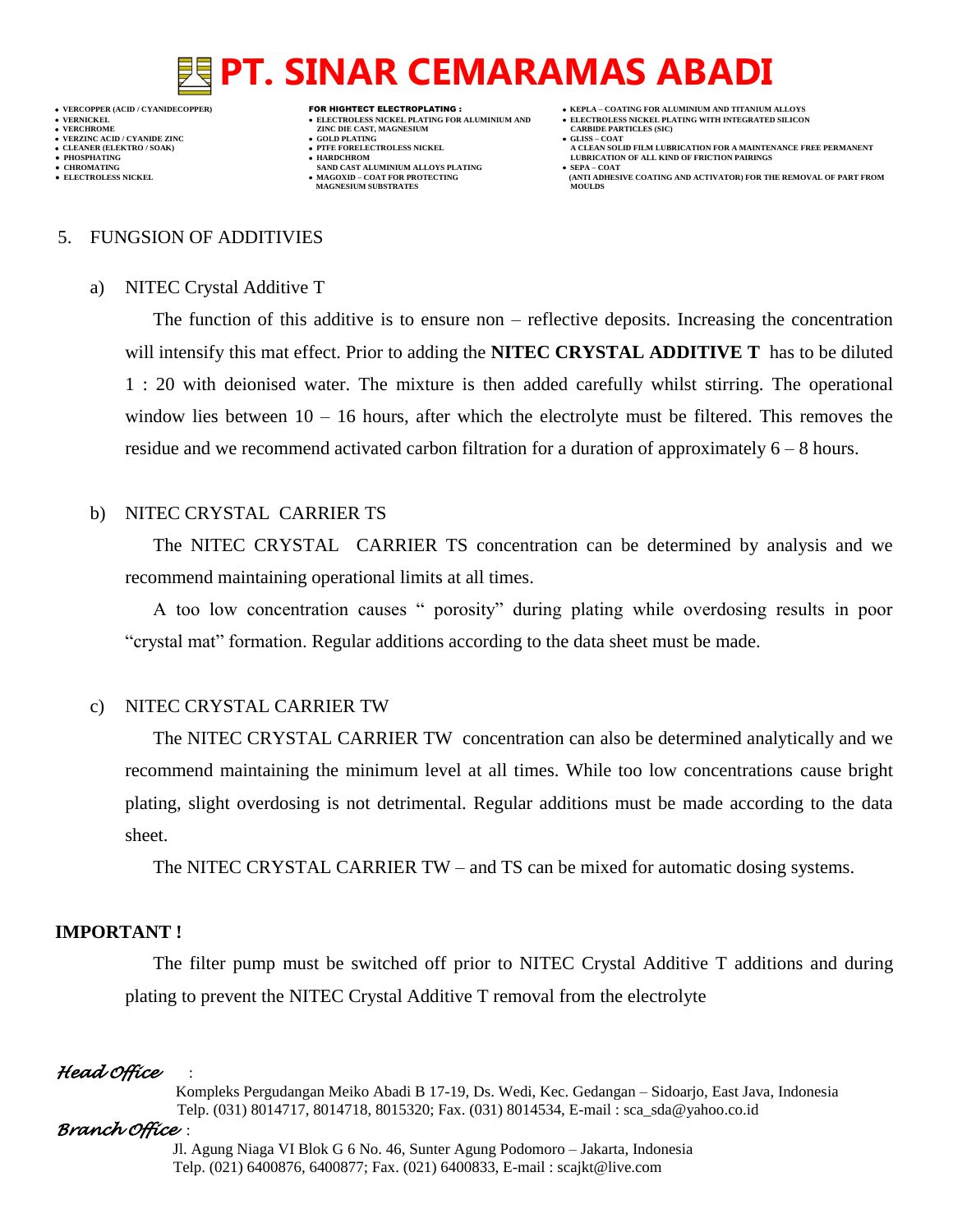**VERNICKEL ELECTROLESS NICKEL PLATING FOR ALUMINIUM AND ELECTROLESS NICKEL PLATING WITH INTEGRATED SILICON**

- **VERFORM ZINC DIE CAST, MAGNESIUM CARBIDE PARTICLES (SIC)**<br> **CARBIDE PARTING**
- 
- 
- 
- 

**VERZINC ACID / CYANIDE ZINC GOLD PLATING GLISS – COAT**

- 
- **● CHROMATING SAND CAST ALUMINIUM ALLOYS PLATING SEPA – COAT MAGNESIUM SUBSTRATES**
- **VERCOPPER (ACID / CYANIDECOPPER)** FOR HIGHTECT ELECTROPLATING :  **KEPLA – COATING FOR ALUMINIUM AND TITANIUM ALLOYS**
	-
- **CLEANER (ELEKTRO / SOAK) PTFE FORELECTROLESS NICKEL A CLEAN SOLID FILM LUBRICATION FOR A MAINTENANCE FREE PERMANENT ● PHOSPHATING HARDCHROM LUBRICATION OF ALL KIND OF FRICTION PAIRINGS** 
	- **ELECTROLESS AND ACTIVATOR) FOR THE REMOVAL OF PART FROM (ANTI ADHESIVE COATING AND ACTIVATOR) FOR THE REMOVAL OF PART FROM**

#### 6. NICKEL CONCENTRATION

The Nickel concentration has only a limited effect on deposit appearance as long as the operational concentration is maintained above 100 g/l nickel. Lower values tend to reduce the "mat-effect" and must be adjusted by Nickel sulphate additions accordingly.

### 7. CHLORIDE CONCENTRATION

Too high concentration results in a slight brightening effect while lower values do not effect deposit quality.

### 8. BORIC ACID

The Boric acid concentration has, within operational limits, little influence on deposit quality. However, too low values tend to cause deposit "burning" or pitting.

## 9. ACTIVATED CARBON

The NITEC CRYSTAL ADDITIVE T is removed by filtration and activated carbon treatment in beneficial during this stage for the removal of organic breakdown products as well. For this we recommend our dust-free product RIASORB that has an active surface area of 1500 m2 / g.

### 10. EQUIPMENT

The NITEC CRYSTAL HR process can be operated on a production basis without problems but relevant plant changes must first be considered. Our technical team is ready to advise you accordingly.

## *Head Office* :

 Kompleks Pergudangan Meiko Abadi B 17-19, Ds. Wedi, Kec. Gedangan – Sidoarjo, East Java, Indonesia Telp. (031) 8014717, 8014718, 8015320; Fax. (031) 8014534, E-mail : sca\_sda@yahoo.co.id

## *Branch Office* :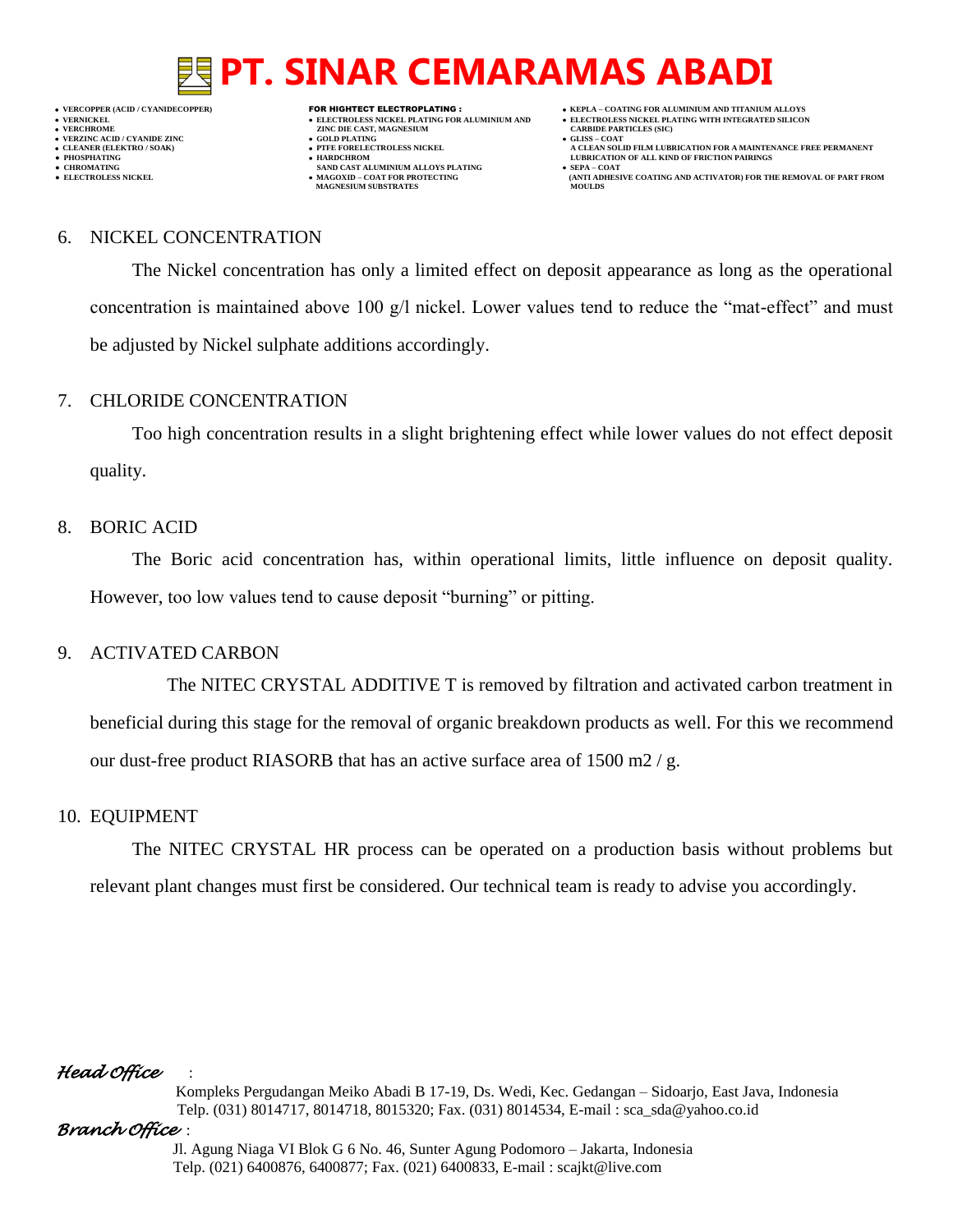- **VERT ASSESSED ASSESSED ASSESSED ASSESSED ASSESSED ASSESSED ASSESSED ASSESSED ASSESSED ASSESSED ASSESSED ASSESSED ASSESSED ASSESSED ASSESSED ASSESSED ASSESSED ASSESSED ASSESSED ASSESSED ASSESSED ASSESSED ASSESSED ASSESSED VERZINC ACID / CYANIDE ZINC GOLD PLATING GLISS – COAT**
	-
- **PHOSPHATING HARDCHROM LUBRICATION OF ALL KIND OF FRICTION PAIRINGS ● CHROMATING SAND CAST ALUMINIUM ALLOYS PLATING SEPA – COAT MAGNESIUM SUBSTRATES MOULDS**
- **VERCOPPER (ACID / CYANIDECOPPER)** FOR HIGHTECT ELECTROPLATING :  **KEPLA – COATING FOR ALUMINIUM AND TITANIUM ALLOYS**
- **VERNICKEL ELECTROLESS NICKEL PLATING FOR ALUMINIUM AND ELECTROLESS NICKEL PLATING WITH INTEGRATED SILICON**
	-
- **CLEANER (ELEKTRO / SOAK) PTFE FORELECTROLESS NICKEL A CLEAN SOLID FILM LUBRICATION FOR A MAINTENANCE FREE PERMANENT**
- **● ELECTROLESS NICKEL MAGOXID – COAT FOR PROTECTING (ANTI ADHESIVE COATING AND ACTIVATOR) FOR THE REMOVAL OF PART FROM**

### 11. A TROUBLE SHOOTING GUIDE IS AVAILABLE ON REQUEST

a) Technical Specifications

| At 20 $^{\circ}$ C                      | appearance    | pH-value      |
|-----------------------------------------|---------------|---------------|
| <b>NITEC Crystal Carrier TW</b>         | clear, liquid | $5.0 - 10.0$  |
| <b>NITEC Crystal Carrier TS</b>         | clear, liquid | $10.0 - 12.0$ |
| <b>NITEC Crystal Additive T</b>         | clear, liquid | $4.0 - 8.0$   |
| <b>NITEC Crystal Special Additive T</b> | clear, liquid | $5.0 - 9.0$   |

#### b) Stocks Levels

To ensure problem-free operation we recommend keeping the following minimum stock per 1000 lt bath.

| <b>NITEC Crystal Carrier TW</b> | $25 \text{ kg}$ |
|---------------------------------|-----------------|
| <b>NITEC Crystal Carrier TS</b> | $25 \text{ kg}$ |
| <b>NITEC Crystal Additive T</b> | $25 \text{ kg}$ |

### 12. ENVIRONMENTAL CONSDERATIONS

All concentrates, rinse waters and waste solution must be treated and discharged according to local effluent control regulations.

### 13. PRODUCT SAFETY

| Classifications (CH) NITEC Crystal Carrier TW | BAG T Nr. 611500 Poison class free |
|-----------------------------------------------|------------------------------------|
| <b>NITEC Crystal Carrier TS</b>               | BAG T Nr. 611500 Poison class free |
| <b>NITEC Crystal Additive T</b>               | BAG T Nr. 611500 Poison class free |
| <b>NITEC Crystal Special Additive T</b>       | BAG T Nr. 611500 Poison class free |

Further information can be gleaned from the EG-safety pamphlets.

### *Head Office* :

 Kompleks Pergudangan Meiko Abadi B 17-19, Ds. Wedi, Kec. Gedangan – Sidoarjo, East Java, Indonesia Telp. (031) 8014717, 8014718, 8015320; Fax. (031) 8014534, E-mail : sca\_sda@yahoo.co.id

### *Branch Office* :